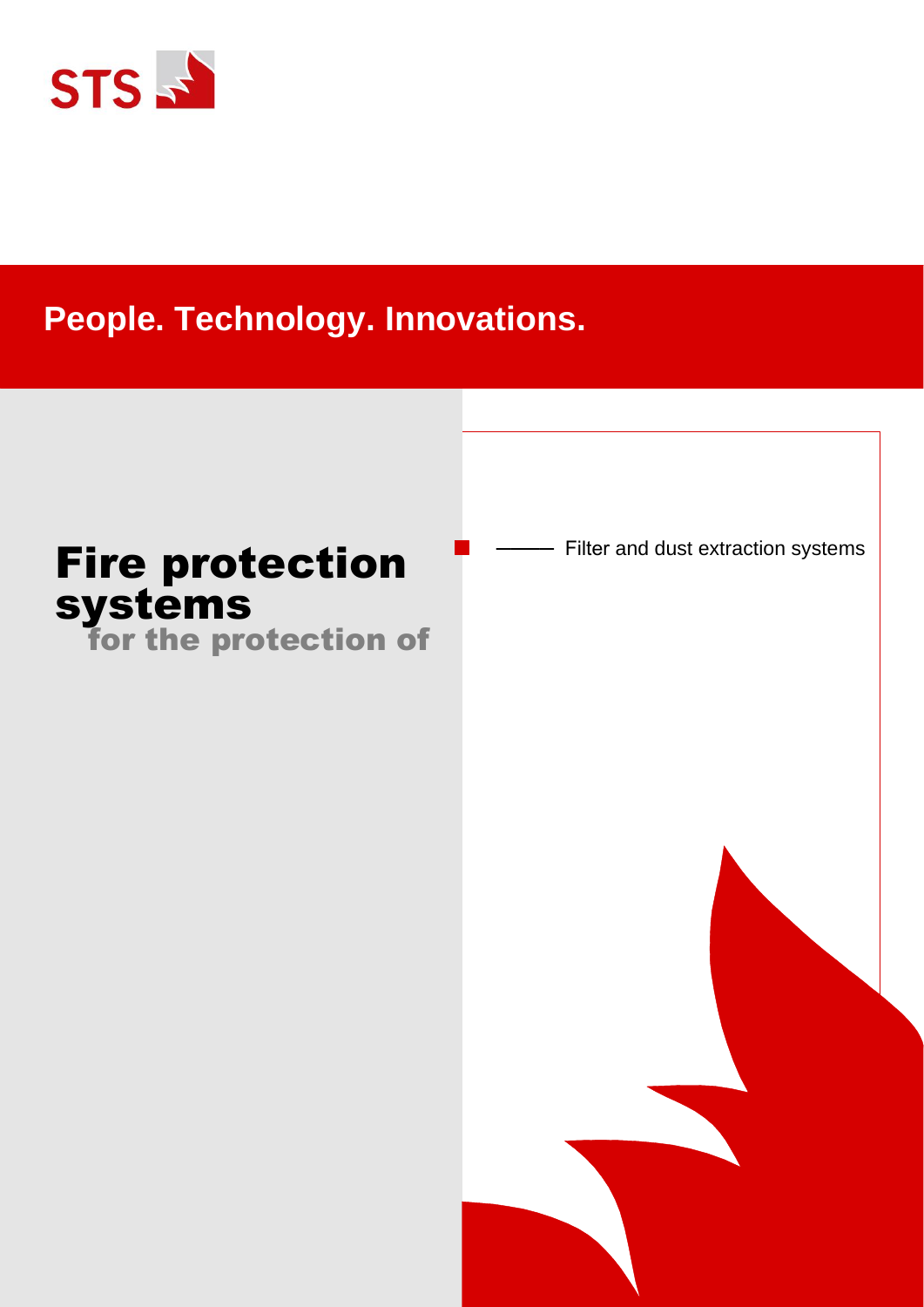

# **Extinguishing Systems**

# **Risks**

The extraction of solid materials and smoke / welding gases is associated with certain dangers. These risks must be recognised and already taken into account in the planning stage of the systems.

The risks result from combustible dusts and remains of treatments. The danger of fire and explosion in separators and filters count amongst the important risks that are not to be underestimated. The materials to be removed are fed to the filters through pipelines. Hot or glowing residues as well as atypical extracted material such as cigarettes or other glowing parts, for example, can get into these pipelines. Under certain circumstances these "energy carriers" can trigger a fire in a filter or its waste container. Very fine dust can oxidise very quickly in the air through friction and thereby trigger a fire.

Mixtures of metal dust and additives can lead to "hybrid mixtures" some of which exhibit relatively low ignition temperatures. Exothermal reactions can trigger a fire without the initial ignition being brought in through the thermal energy carrier.

The following three factors are essential prerequisites for a fire or an explosion in a filter system:

- FLAMMABLE MATERIAL
- in the form of combustible slag and dust with an especially high concentration in the area of the filter and containers. Formation of gas (special form of flammable material) Combustible gases, so-called low-temperature carbonisation gases, can be created through smouldering fires. These lowtemperature carbonisation gases can ignite when the filter is opened and through the related intake of oxygen. This can lead to
- deflagrations.  $\blacksquare$ AIR (Oxygen  $O_2$ )
	- fed through the ventilator
- IGNITION ENERGY п constitutes hot parts and/or reactions in waste containers and the static discharge of poorly grounded or non-grounded parts of the system.

### **Evaluation**

Considering the presence of all three factors, technical safety installations to protect people and the system are required.

In this connection, a fire should be detected in the creation phase and fought quickly and as close to the source of the fire as possible through the targeted use of suitable extinguishing agents.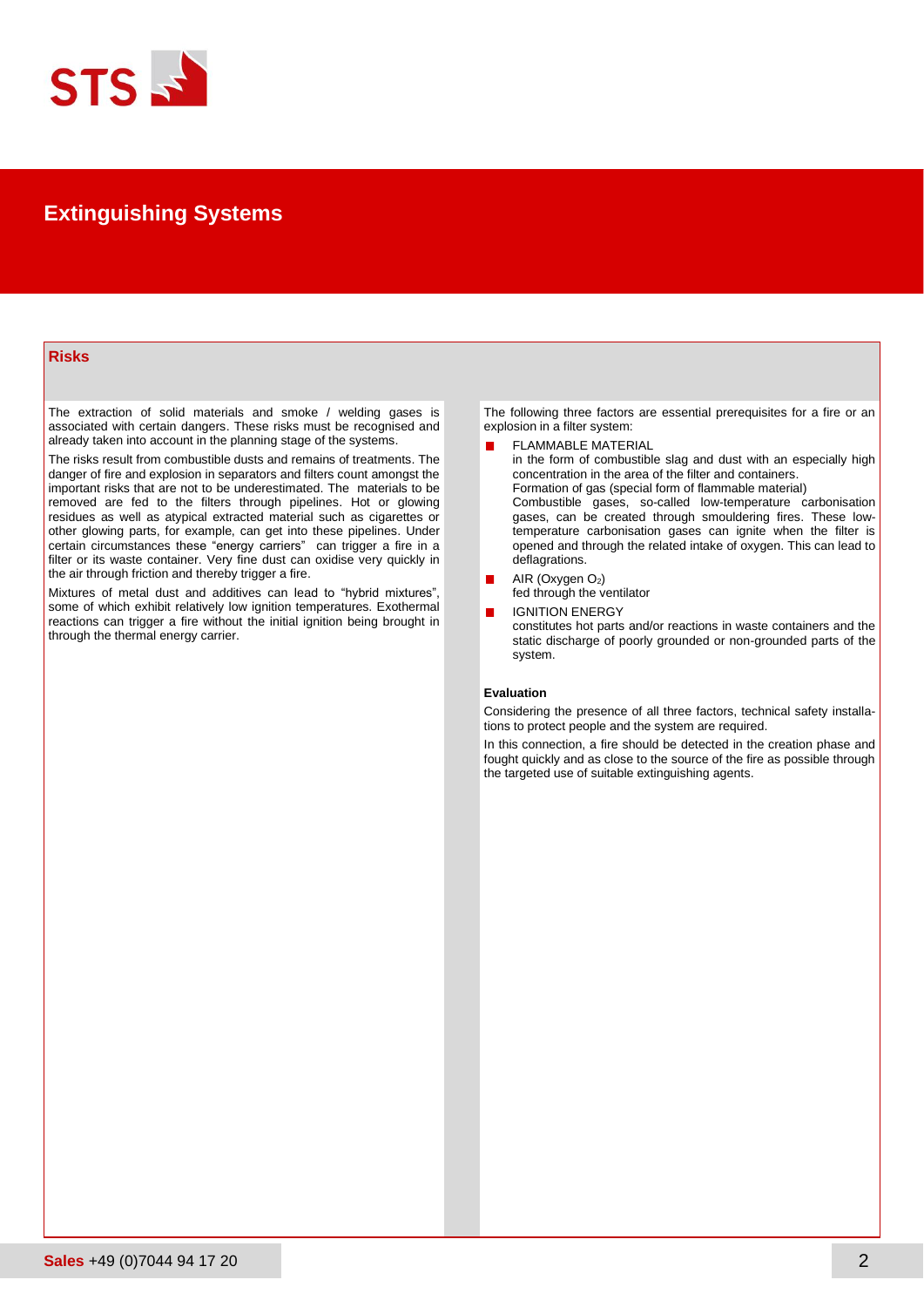

## **Protection concept**

Equipping filters with automatic object protection extinguishing systems offers maximum protection for systems, people and buildings.

In this respect, a distinction is made between which fire load and danger is present as well as the possible damage that can occur. Naturally, the economical aspect should not be neglected.

As **basic equipment** in the case of filter systems in which there is a risk of fire, at least an automatic extinguishing system should be available as a minimum. During standstill of the system, this must guarantee fire protection through temperature monitoring. Furthermore, it must be possible to activate such an extinguishing system manually at any time.

In the case of systems that work "unmanned", in which a fire is very difficult to detect or for systems that are extremely important for production, **early fire detection** is indispensible.

Serious damage to filter systems can be avoided through rapid detection of fires and the use of suitable extinguishing agents. In this way, downtimes of production systems can be avoided and/or reduced to a minimum.

## **STANDARDS**

- VDI 2263 Sheet 6
- EN19353:2019-06

The spreading of fire and thereby secondary damage to systems, buildings and the environment can be avoided through the rapid and targeted use of extinguishing agents.

Low quantities of extinguishing agents guarantee that people are not endangered by the extinguishing agent.

In contrast to room protection systems, e.g. sprinkler systems that protect entire manufacturing halls and prevent the spreading of a fire to other parts of the building or systems, object protection systems can be implemented on a relatively low scale. The fire detection components of room protection systems address the fire variables at a significantly later stage. This circumstance results in the fact that damage to systems that are protected only by room protection systems is substantially greater, and can even lead to total loss of individual systems.

The extinguishing agent used in object protection can flow directly into the filter room and thereby be essentially more effective than the extinguishing agent of room protection systems in which the object to be protected can only "be reached from the outside".

The use of several object protection extinguishing systems that are engaged specifically at the source of danger is therefore to be preferred and/or seen as a complement to a larger, significantly less effective and more cost-intensive room protection system.

A spark extinguishing system can be installed as a preventive measure in systems where the frequent entry of hot parts from the process is to be expected, but it cannot dispense with an extinguishing system for the previously-described reasons.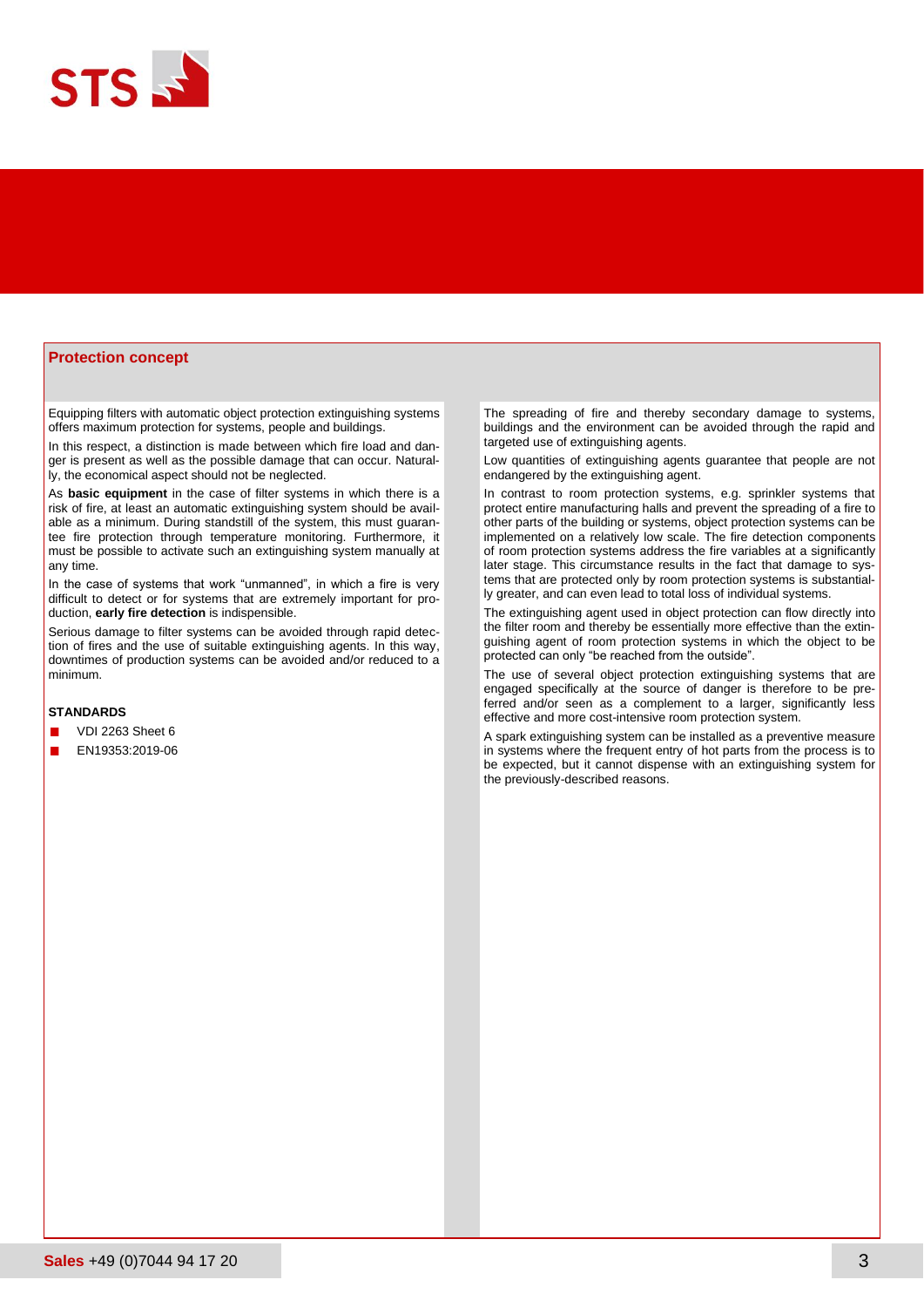

# **Extinguishing Systems**

# **Fire detection Control**

The fire early detection system detects fires in the development stage. In this respect, maximum temperature detectors  $\bullet$  are used in the raw gas area. Optionally, an IR spark detector  $\bullet$  can also be installed in the raw gas intake for the detection of hot or glowing parts. Hereby, detectors can be deployed in different detection areas, depending on the materials deposited. By deploying this early detection, a fire in the system can be prevented already before it occurs, by preventive triggering of the extinguishing system.

If a source of fire is to be expected in a waste container, this can also be monitored through temperature detectors  $\mathbf{\Theta}$ .

The fire detection system in the clean gas area is selected on the basis of quality and properties of the filter elements. Smoke detectors  $\bullet$ , IR spark detectors  $\bullet$  as well as maximum temperature detectors  $\bullet$  are available for this purpose. The smoke detectors address pyrolysis gas, a typical combustion product at the start of a smouldering fire.

Naturally, other fire detection components are possible for special cases.

The extinguishing system can also be triggered manually before an automatic fire detector reacts.

The previously described possibilities must be applied specifically to systems and correspond to the course of the fire that is to be expected. Upon detection of a fire variable or actuation of the manual release button  $\bullet$ , the extinguishing system is activated  $\bullet$ , the personnel alarmed and the extraction system switched off  $\mathbf{\Theta}$ .

The processing of the incoming signals and messages is performed in the control centre. The control centre monitors the connected warning and triggering devices. The alarm units and locking functions are also controlled.

The reaction of a fire detector leads to the immediate switch-off of the filter system and, depending on the type of system, to the immediate or delayed triggering of the extinguishing system.

A fault message from the extinguishing system can also be processed and, depending on the requirement, also lead to the switch-off of the system.

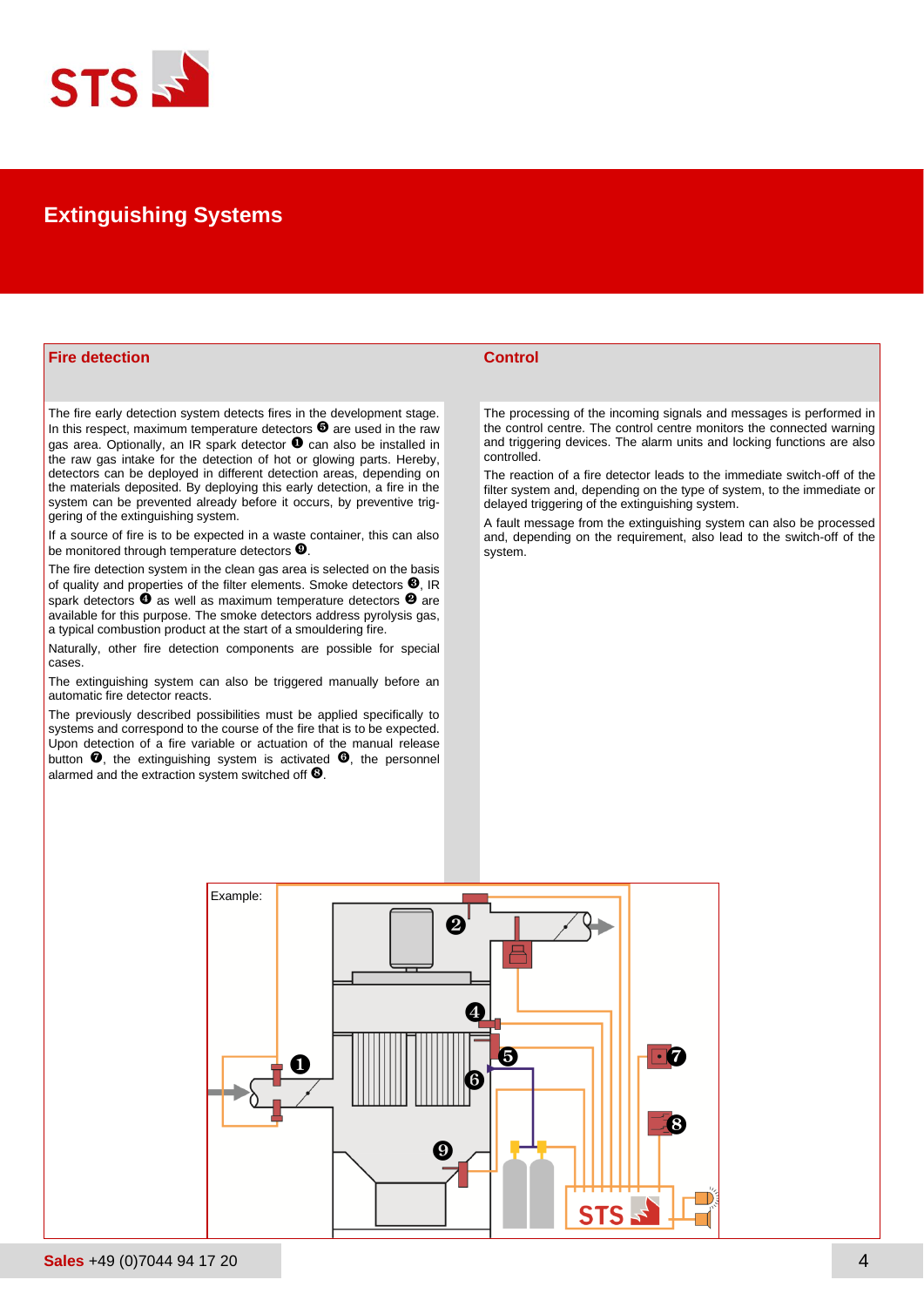

# **Extinguishing**

Depending on filter type, filter medium as well as material to be deposited in each case, various extinguishing agents and extinguishing procedures can be necessary.

In general, the following extinguishing agents are available for this purpose:

To be used preferably:

- CO<sup>2</sup> for fires that do not lead to deep-seated glowing fires and/or which can be extinguished manually. In the case of deep-seated fires, which can arise especially in cartridge filters or in waste containers, a flooding with extinguishing agent to maintain the extinguishing level and lengthy impact of the device with  $CO<sub>2</sub>$  will be necessary. The extinguishing principle consists of the displacement of oxygen and the cooling effect of CO<sub>2</sub>.
- To be used conditionally:
- п Argon
- Metal fire extinguishing powder for systems which contain mate- $\blacksquare$ rials such as alkaline earth metals like aluminium or magnesium as a supplement to inert gas extinguishing systems.

The usability of the extinguishing agent must be checked in the individual case. In so doing, any possible repercussions to the upstream processes and machines must be taken into account.

Personal protection measures must be taken with  $CO<sub>2</sub>$  extinguishing systems if the quantity of  $CO<sub>2</sub>$  applied should exceed 5 Vol.% of the surrounding space. (ZH1/206)

If  $CO<sub>2</sub>$  is used as the extinguishing agent, it is fed to the extinguishing line nozzle(s) of the filter in the raw gas area through high pressure steel lines and/or hose lines. Liquid  $CO<sub>2</sub>$  is fed into the nozzles in the raw gas area. The  $CO<sub>2</sub>$  is aerolised there in the liquid phase and then vaporised quickly, thereby forming a large volume of gas, which is introduced into the raw gas area under relatively low pressure. In this way, swirling of the deposited dust is avoided. The extinguishing nozzles across from the raw gas area are closed with protective caps so that dirtying of the extinguishing agent nozzles is prevented.

#### **Conclusion**

**STS** object protection extinguishing systems protect people, systems and machines quickly and effectively and thereby prevent damage and downtimes which no company can afford these days.